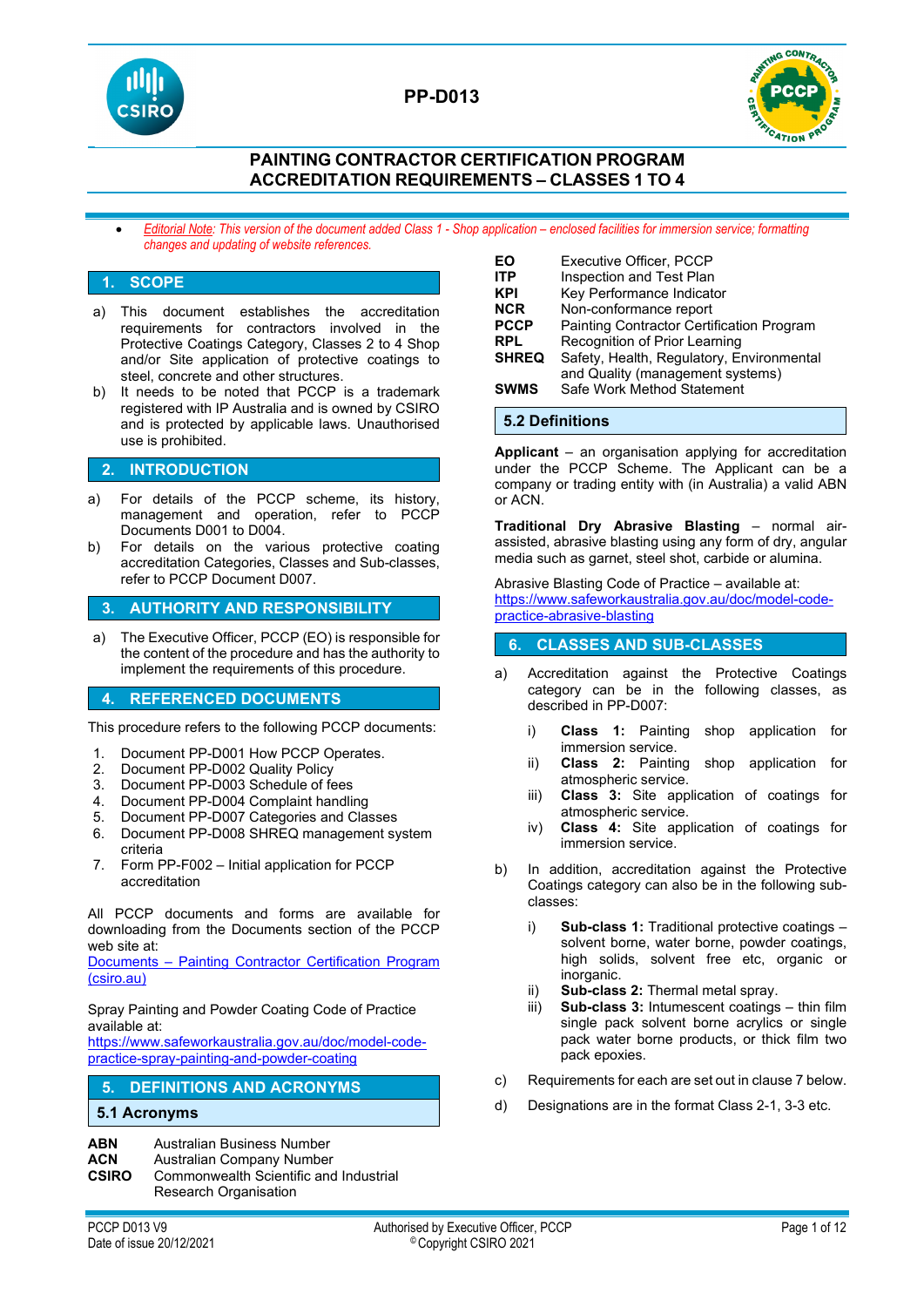



## **7. ACCREDITATION REQUIREMENTS**

### **7.1 General**

- a) In order to become an accredited contractor, the Applicant must be able to provide evidence that the following three major elements are routine parts of their normal business:
	- i) *A working SHREQ management system* complying with the requirements detailed in PCCP document PP-D008 is in place and being regularly used to drive the business.<br>ii) **Technical capability and**
	- ii) *Technical capability and specialist processes* relevant to the application of coatings are in place and being regularly used to drive the business. Refer PP-D008 clause 7.
	- iii) *Specialist equipment* necessary to carry out activities to the satisfaction of the client, are available and being regularly used to drive the business. Refer clause 9 below.
- b) The Applicant also needs to be able to show that throughout the organisation, at all levels, there is a commitment to Quality principles, a desire to improve the business using those principles, and a knowledge of the organisation's position on quality. Senior management is expected to be intimately involved in the process via:
	- i) Regular management review of results (KPI, NCR, complaints), trends.
	- ii) The provision of adequate resources (human, skills, equipment etc) to enable policies, goals and objectives to be achieved.

#### **7.2 Specific Requirements – Classes 1 and 2**

#### *7.2.1. General*

- a) These Classes cover the surface preparation and application of coatings in-house, such as in enclosed abrasive blasting and spray-painting facilities owned by the Applicant Contractor.
- b) The Applicant needs to be able to show that it has the specialist equipment requirements detailed in Clause 9 below.
- c) The Applicant needs to be able to demonstrate a client base and a history of successfully undertaking a range of jobs appropriate to the Class of accreditation sought.

### **7.2.2.** *Classes 1-1 and 2-1 Specific Requirements: Shop Application of Liquid and Powder Coatings*

- a) Where traditional dry abrasive blasting is utilised, the facility needs to:
	- i) Be fully enclosed four (4) fixed, hard walls and a roof. The space can be part of a larger enclosed multi-purpose area provided that 7.2.2 a) iii) and v) below are satisfied.
- ii) Be capable of producing the standard of surface preparation nominated in the specification or tender documents or client requirements (profile and grade of blasting). This means having access to appropriate grades of blasting media which will deliver the desired level of quality of preparation.
- iii) Contain blast residues so that environmental pollution (air, soil) of the surrounding area is avoided.
- iv) Have a means of capturing and collecting waste blast media and a system for disposal and/or recycling.
- v) Have in place sufficient engineering controls to ensure appropriate quality of air supply, such as oil and water traps and worker protection, such as via air extraction.
- vi) Comply with the requirements in the *Abrasive Blasting Code of Practice* and all applicable local regulations. The onus is on the contractor to ascertain what these local requirements are and to comply with them.
- b) Other means of abrasive or non-abrasive blasting for surface preparation shall utilise appropriate engineering and procedural controls to ensure worker, public and environmental safety. As well as being capable of producing a standard of surface preparation (profile and grade of blast) nominated in the specification or tender documents or client requirements.
- c) The spray-painting facility shall:
	- i) Be fully enclosed four (4) fixed, hard walls and a roof plus a baking oven for powder coatings. The space can be part of a larger enclosed multipurpose area provided that 7.2.2 c) iii) below is satisfied.
	- ii) Comply with the requirements in the *Spray Painting and Powder Coating Code of Practice* and all applicable local regulations. The onus is on the contractor to ascertain what these local requirements are and to comply with them.
	- iii) Have in place sufficient engineering controls to ensure appropriate quality of air supply, such as oil and water traps and worker protection, such as via air extraction and filtration.
- d) Although it is preferable to have a dedicated spray booth with proper filtered extraction, a nondedicated facility is permissible provided that appropriate engineering controls are in place to keep spray hands and other employees safe from the effects of overspray and eliminate crosscontamination between jobs.

### **7.2.3** *Classes 1-2 and 2-2 Specific Requirements: Shop Application of Thermal Metal Spray*

a) Surface preparation facilities for thermal metal spray shall comply with the requirements of clause 7.2.2 a) to b) inclusive.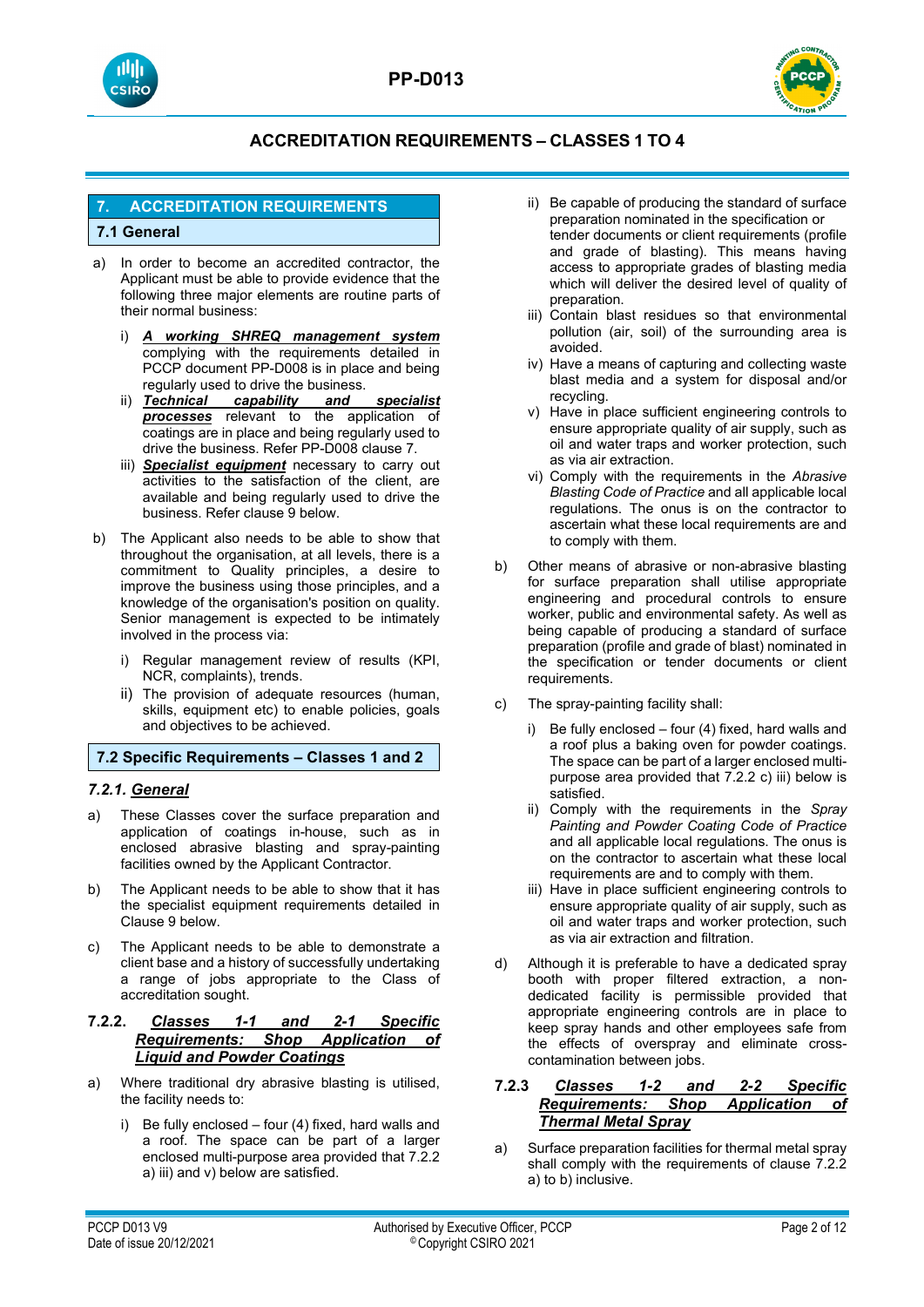





b) The application facility for thermal metal spray shall comply with 7.2.2 c) and d) above.

### **7.2.4** *Class 2-3 Specific Requirements: Shop Application of Intumescent Coatings*

- a) Surface preparation facilities for intumescent coatings shall comply with the requirements of clause 7.2.1 a) to b) inclusive.
- b) The application facility for intumescent coatings shall comply with 7.2.1 c) and d) above.

**7.3 Specific Requirements – Classes 3 and 4**

### *7.3.1 General*

- a) This Class covers the surface preparation and application of coatings on site, such as abrasive blasting and spray-painting facilities at the Applicant Contractor's client's site.
- b) Classes 3 and 4 have identical specialist requirements (documents, equipment etc) with the following exceptions:
	- i) For Class 4 (immersion service), applicator skills with specialist products will need to be demonstrated:
		- Via Certificate of Attendance at a product manufacturer's training course.
		- Via Recognition of Prior Learning (RPL).
	- ii) For Class 4 (immersion service), holiday testing becomes mandatory.
- c) Classes 3 and 4 apply to the application of coatings from the following sub-classes as defined in PP-D007:
	- i) **Sub-class 1:** Liquid organic or inorganic coatings.
	- ii) **Sub-class 2:** Thermal metal spray coatings.
	- iii) **Sub-class 3:** Intumescent coatings (not Class 4).
- d) The Applicant needs to be able to show that it has the specialist equipment requirements detailed in Clause 9 below.
- c) The Applicant needs to be able to demonstrate a client base and a history of successfully undertaking a range of jobs appropriate to the Class of accreditation sought.

### *7.3.2 Class 3-1 Specific Requirements: Site Application of Liquid Coatings*

- a) Engineering controls over site surface preparation and application of coatings depend on:
	- The nature and size of the asset being coated.
	- ii) The nature of the coating being removed, and the coating being applied.
	- iii) The location of the asset and what other assets are nearby.
	- iv) Client specification requirements.
- b) Surface preparation activities shall be controlled via a documented SWMS that details each step in the process and the controls to be exercised over the activity whilst considering 7.3.2 a) above.
- c) Coating application activities shall be controlled via a documented SWMS that details each step in the process and the controls to be exercised over the activity whilst considering 7.3.2 a) above.
- d) Witness, Inspection, Hold and Test Points for the whole process shall be documented in a detailed ITP. Records of release shall be kept.
- e) The level of documented control (SWMS, ITP) shall be appropriate for the size, complexity, importance and risk profile of the job being undertaken.

### *7.3.3 Class 3-2 Specific Requirements: Site Application of Thermal Metal Spray*

a) The surface preparation for, and application of, thermal metal spray coatings shall comply with 7.3.2 above.

#### *7.3.4 Class 3-3 Specific Requirements: Site Application of Intumescent Coatings*

- a) The surface preparation for, and application of, intumescent coatings shall comply with 7.3.2 above.
- b) Spray application of these coatings shall be performed by operators with skills, knowledge and experience in, and appropriate to, intumescent coatings, demonstrated:
	- i) Via Certificate of Attendance at a product manufacturer's training course.
	- ii) Via Recognition of Prior Learning (RPL).

### *7.3.5 Class 4-1 Specific Requirements: Site Application of Liquid Coatings for Immersion Service*

a) The requirements for this Class shall be as per clause 7.3.2 above.

#### *7.3.6 Class 4-2 Specific Requirements: Site Application of Thermal Metal Spray Coatings for Immersion Service*

a) The requirements for this Class shall be as per clause 7.3.2 above.

### **8. ACCREDITATION PROCESS**

The accreditation process is detailed in PCCP Document PP-D001 clause 9.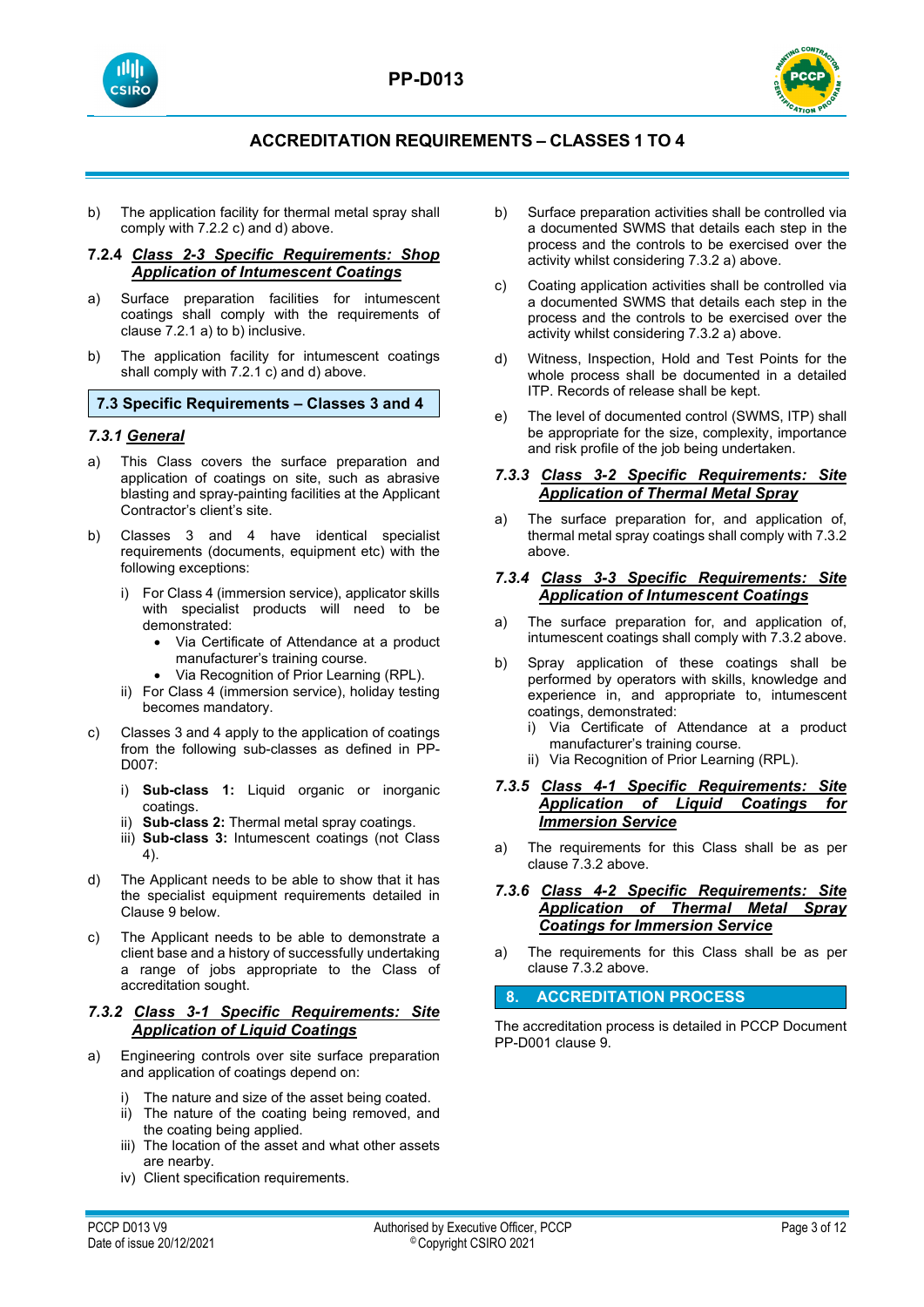



# **9. TECHNICAL CAPABILITY**

## **9.1 Inspection and Test Equipment (ITE) and Standards**

### **9.1.1 Liquid Organic, Inorganic and Powder Coatings**

|                                       | <b>Classes 1 and 2 Shop Work</b>       |                                             | <b>Classes 3 and 4 On Site Work</b>         |                                        |
|---------------------------------------|----------------------------------------|---------------------------------------------|---------------------------------------------|----------------------------------------|
|                                       | <b>For Immersion</b><br><b>Service</b> | For<br><b>Atmospheric</b><br><b>Service</b> | For<br><b>Atmospheric</b><br><b>Service</b> | <b>For Immersion</b><br><b>Service</b> |
| <b>Designation</b>                    | $1 - 1$                                | $2 - 1$                                     | $3 - 1$                                     | $4 - 1$                                |
| <b>ITE</b>                            |                                        |                                             | <b>Requirement</b>                          |                                        |
| AS 1627 Parts 1-9 (inc.)              | M                                      | M                                           | M                                           | М                                      |
| AS 3894 Method 1-4 (inc.)             | M                                      | M                                           | M                                           | M                                      |
| AS 3894 Method 10-12 (inc.)           | M                                      | M                                           | M                                           | M                                      |
| Profile Comparator / STD              | M                                      | M                                           | M                                           | M                                      |
| <b>Abrasive Blast Visual STD</b>      | $\overline{M}$                         | M                                           | M                                           | M                                      |
| Temperature - Surface                 | M                                      | M                                           | M                                           | M                                      |
| Temperature - Ambient                 | M                                      | M                                           | M                                           | M                                      |
| Temperature logger - powder<br>oven   | M                                      | M                                           |                                             |                                        |
| Relative Humidity reader              | M                                      | M                                           | M                                           | M                                      |
| <b>Whirling Psychrometer</b>          | M                                      | M                                           | M                                           | M                                      |
| Dew Point - Electronic                | M                                      | M                                           | M                                           | M                                      |
| Dew Point - Calculator                | M                                      | M                                           | M                                           | M                                      |
| Optical Magnifier (x10)               | O                                      | O                                           | $\overline{O}$                              | O                                      |
| Wet Film Thickness Gauge              | M                                      | M                                           | M                                           | M                                      |
| Dry Film Thickness: 0-1250um          | M                                      | M                                           | M                                           | M                                      |
| $0-5000 \mu m$                        | O                                      | O                                           | M                                           | M                                      |
| Set of Standards or Shims             | M                                      | M                                           | M                                           | M                                      |
| <b>Continuity Tester: Low Voltage</b> | M                                      | O                                           | O                                           | M                                      |
| <b>High Voltage</b>                   | M                                      | $\circ$                                     | $\overline{O}$                              | M                                      |
| Barcol 935                            | O                                      | $\overline{O}$                              | M                                           | M                                      |
| Durotest                              | M                                      | M                                           | M                                           | M                                      |
| <b>Pencil Hardness Set</b>            | O                                      | O                                           | $\circ$                                     | O                                      |
| <b>Lead Check</b>                     | O                                      | O                                           | $\circ$                                     | $\circ$                                |
| Inspection Markers e.g. Chalk         | M                                      | M                                           | M                                           | М                                      |
| <b>Adhesion Tester</b>                | $\circ$                                | O                                           | $\circ$                                     | O                                      |
| <b>Masking Tape</b>                   | M                                      | M                                           | M                                           | M                                      |
| Stanley Knife / Scalpel               | M                                      | M                                           | M                                           | M                                      |

**Note 1:** M = Mandatory that equipment is owned.

O = Optional that equipment can be hired/leased/borrowed.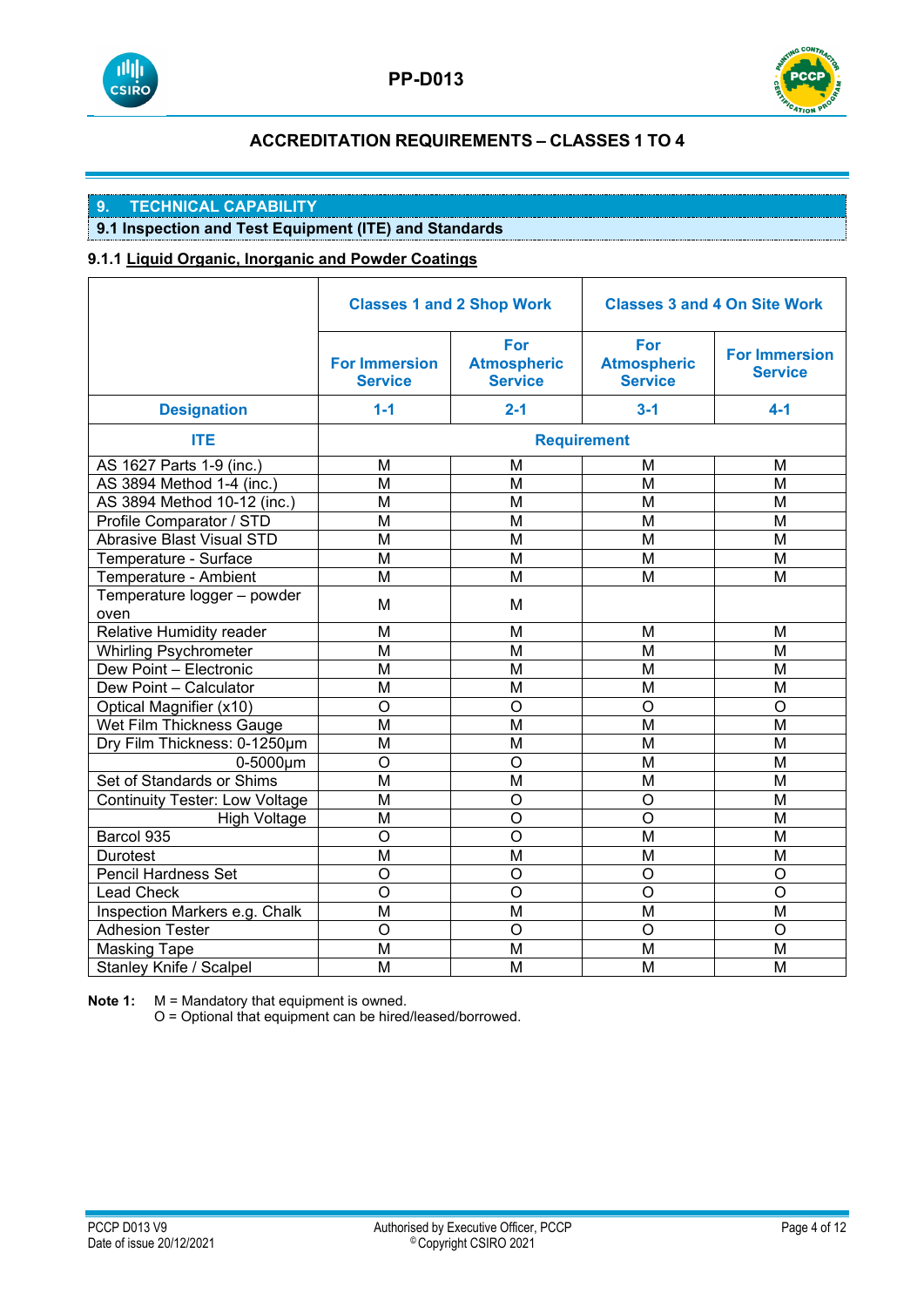



### **9.1 Inspection and Test Equipment (ITE) and Standards (cont.,)**

### **9.1.2 Thermal Metal Spray Coatings**

|                                                     | <b>Classes 1 and 2 Shop Work</b>       |                                             | <b>Classes 3 and 4 On Site Work</b>         |                                        |
|-----------------------------------------------------|----------------------------------------|---------------------------------------------|---------------------------------------------|----------------------------------------|
|                                                     | <b>For Immersion</b><br><b>Service</b> | For<br><b>Atmospheric</b><br><b>Service</b> | For<br><b>Atmospheric</b><br><b>Service</b> | <b>For Immersion</b><br><b>Service</b> |
| <b>Designation</b>                                  | $1-2$                                  | $2 - 2$                                     | $3 - 2$                                     | $4 - 2$                                |
| <b>ITE</b>                                          |                                        |                                             | <b>Requirement</b>                          |                                        |
| AS 1627 Parts 1-9 (inc.)                            | M                                      | м                                           | м                                           | м                                      |
| AS2312                                              | M                                      | M                                           | M                                           | M                                      |
| AS 3894 Method 1-4 (inc.)                           | M                                      | M                                           | M                                           | M                                      |
| AS 3894 Method 10-12 (inc.)                         | M                                      | М                                           | М                                           | М                                      |
| EN 22063                                            | M                                      | M                                           | M                                           | M                                      |
| <b>ISO 14918</b>                                    | M                                      | M                                           | M                                           | M                                      |
| <b>ISO 14231</b>                                    | M                                      | M                                           | M                                           | M                                      |
| <b>ISO 582</b>                                      | M                                      | M                                           | M                                           | M                                      |
| Qualify documentation - TMS                         | M                                      | M                                           | M                                           | M                                      |
| Hydraulic adhesion tester and<br>dollies            | M                                      | M                                           | M                                           | M                                      |
| Metallographic testing (available<br>to contractor) | <b>AR</b>                              | <b>AR</b>                                   | <b>AR</b>                                   | AR                                     |
| Chloride testing - Substrate                        | M                                      | M                                           | M                                           | M                                      |
| Chloride testing - Abrasive                         | M                                      | М                                           | M                                           | M                                      |
| Testex tape and profile gauge                       | M                                      | M                                           | M                                           | M                                      |
| Bend tester and plates                              | M                                      | M                                           | M                                           | M                                      |
| Profile Comparator / STD                            |                                        |                                             |                                             |                                        |
| <b>Abrasive Blast Visual STD</b>                    | M                                      | M                                           | M                                           | M                                      |
| Temperature - Surface                               | M                                      | M                                           | M                                           | M                                      |
| Temperature - Ambient                               | M                                      | M                                           | M                                           | M                                      |
| Relative Humidity gauge                             | M                                      | M                                           | M                                           | M                                      |
| <b>Whirling Psychrometer</b>                        | M                                      | M                                           | M                                           | M                                      |
| Optical Magnifier (x10)                             | $\circ$                                | $\circ$                                     | $\overline{O}$                              | $\overline{O}$                         |
| Set of Standards or Shims                           | M                                      | M                                           | M                                           | M                                      |
| <b>Continuity Tester: Low Voltage</b>               | M                                      | O                                           | $\overline{O}$                              | M                                      |
| <b>High Voltage</b>                                 | M                                      | $\circ$                                     | $\circ$                                     | М                                      |
| <b>Inspection Marker- French</b><br>Chalk           | M                                      | M                                           | M                                           | M                                      |
| <b>Masking Tape</b>                                 | M                                      | M                                           | M                                           | M                                      |
| <b>Stanley Knife / Scalpel</b>                      | M                                      | M                                           | M                                           | M                                      |

**Note 1:** M = Mandatory that equipment is owned.

O = Optional that equipment can be hired / leased / borrowed. AR = As required.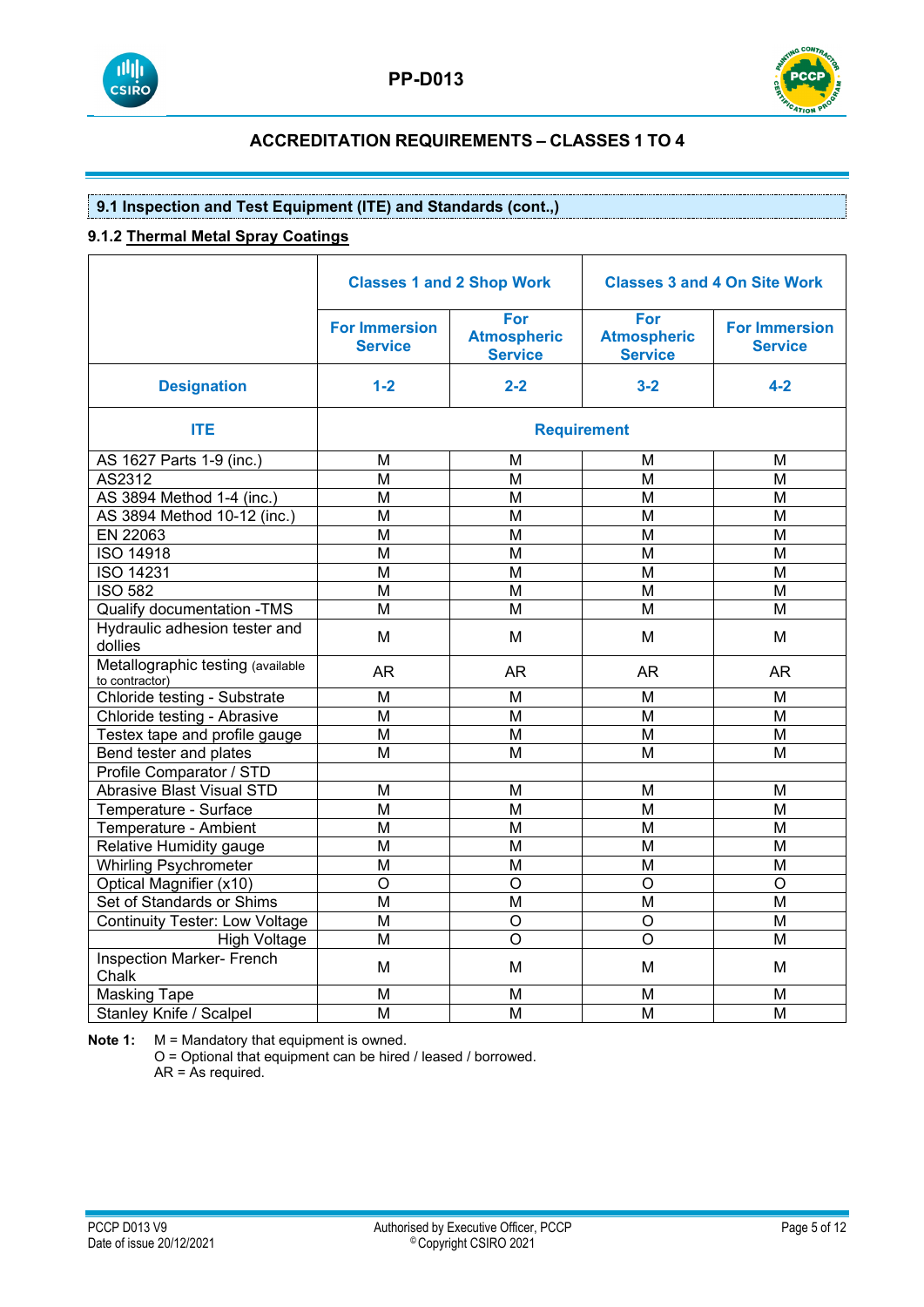



### **9.1 Inspection and Test Equipment (ITE) Standards (cont.,)**

### **9.1.3 Intumescent Coatings**

|                                  | <b>Classes 1 and 2 Shop Work</b>               |                                                    | <b>Classes 3 and 4 On Site Work</b>                |                                                |
|----------------------------------|------------------------------------------------|----------------------------------------------------|----------------------------------------------------|------------------------------------------------|
|                                  | <b>Not Intended</b><br>for<br><b>Immersion</b> | <b>For</b><br><b>Atmospheric</b><br><b>Service</b> | <b>For</b><br><b>Atmospheric</b><br><b>Service</b> | <b>Not Intended</b><br>for<br><b>Immersion</b> |
| <b>Designation</b>               | <b>Service</b>                                 | $2 - 3$                                            | $3 - 3$                                            | <b>Service</b>                                 |
| <b>ITE</b>                       |                                                |                                                    | <b>Requirement</b>                                 |                                                |
| AS 1627 Parts 1-9 (inc.)         |                                                | M                                                  | M                                                  |                                                |
| AS 3894 Method 1-4 (inc.)        |                                                | M                                                  | M                                                  |                                                |
| AS 3894 Method 10-12 (inc.)      |                                                | M                                                  | M                                                  |                                                |
| Profile Comparator/STD           |                                                | M                                                  | M                                                  |                                                |
| <b>Abrasive Blast Visual STD</b> |                                                | M                                                  | M                                                  |                                                |
| Temperature - Surface            |                                                | M                                                  | M                                                  |                                                |
| Temperature - Ambient            |                                                | M                                                  | M                                                  |                                                |
| Relative Humidity reader         |                                                | M                                                  | M                                                  |                                                |
| <b>Whirling Psychrometer</b>     |                                                | M                                                  | M                                                  |                                                |
| Dew Point - Electronic           |                                                | M                                                  | M                                                  |                                                |
| Dew Point - Calculator           |                                                | M                                                  | M                                                  |                                                |
| Optical Magnifier (x10)          |                                                | $\circ$                                            | $\circ$                                            |                                                |
| Wet Film Thickness Gauge         |                                                | M                                                  | M                                                  |                                                |
| Dry Film Thickness: 0-1250um     |                                                | M                                                  | M                                                  |                                                |
| $0-5000 \mu m$                   |                                                | M                                                  | M                                                  |                                                |
| Set of Standards or Shims        |                                                | M                                                  | M                                                  |                                                |
| <b>Lead Check</b>                |                                                | $\circ$                                            | $\circ$                                            |                                                |
| Inspection Markers e.g. Chalk    |                                                | M                                                  | M                                                  |                                                |
| <b>Adhesion Tester</b>           |                                                | $\circ$                                            | $\circ$                                            |                                                |
| <b>Masking Tape</b>              |                                                | M                                                  | M                                                  |                                                |
| Stanley Knife / Scalpel          |                                                | M                                                  | M                                                  |                                                |

**Note 1:** M = Mandatory that equipment is owned.

O = Optional that equipment can be hired / leased / borrowed.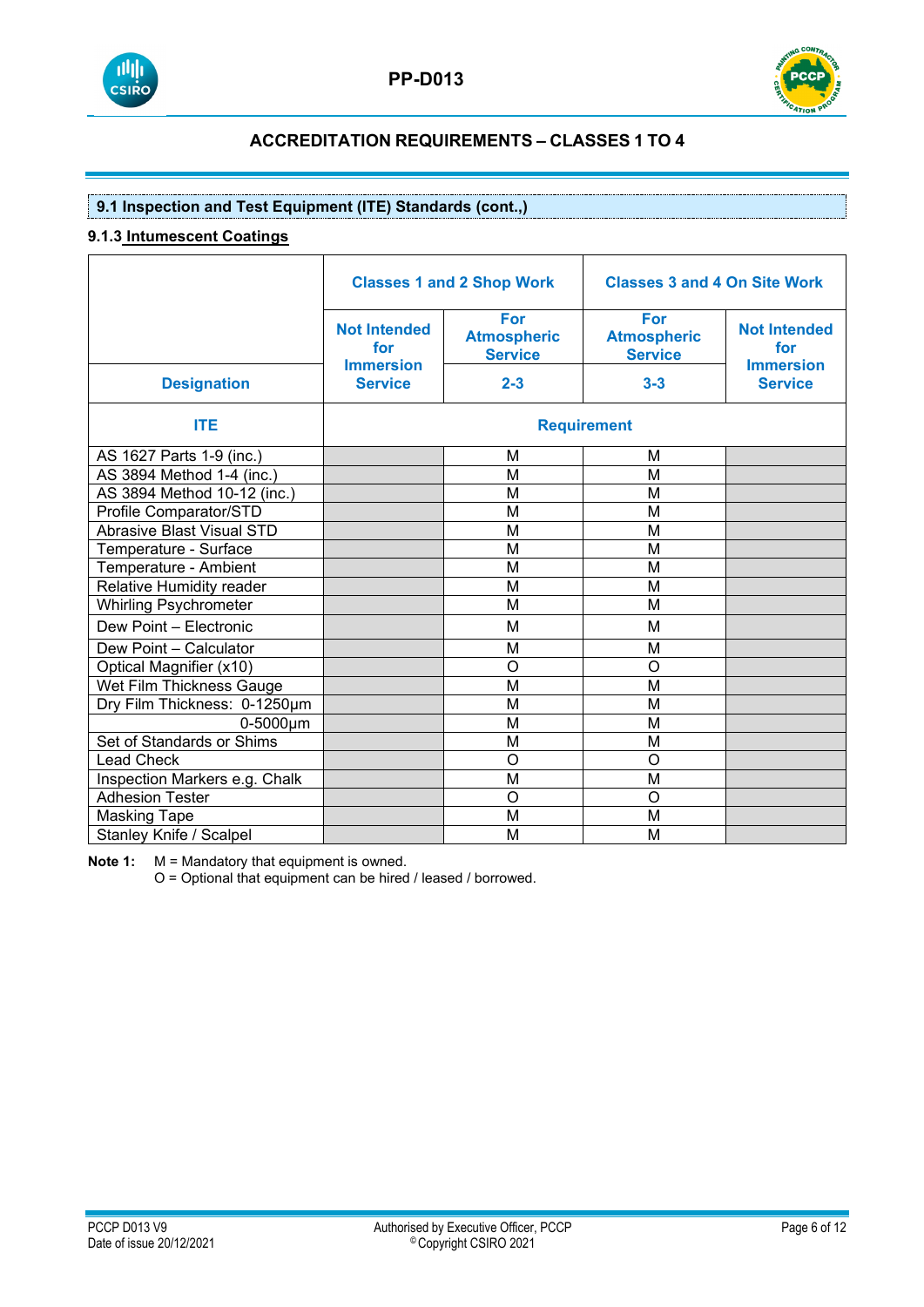



## **9.2 Surface Preparation Equipment**

### **9.2.1 Liquid Organic, Inorganic and Powder Coatings**

|                                                 | <b>Classes 1 and 2 Shop Work</b>       |                                             | <b>Classes 3 and 4 On Site Work</b>         |                                        |
|-------------------------------------------------|----------------------------------------|---------------------------------------------|---------------------------------------------|----------------------------------------|
|                                                 | <b>For Immersion</b><br><b>Service</b> | For<br><b>Atmospheric</b><br><b>Service</b> | For<br><b>Atmospheric</b><br><b>Service</b> | <b>For Immersion</b><br><b>Service</b> |
| <b>Designation</b>                              | $1 - 1$                                | $2 - 1$                                     | $3 - 1$                                     | $4 - 1$                                |
| <b>Equipment</b>                                |                                        |                                             | <b>Requirement</b>                          |                                        |
| Compressor<br>Brand / Type:<br>Capacity:        | M                                      | M                                           | M                                           | M                                      |
| Bull Hose / Major airline from<br>compressor    | M                                      | M                                           | M                                           | Μ                                      |
| <b>Blast Helmet(s)</b>                          | M                                      | M                                           | M                                           | M                                      |
| Abrasive Blast Hopper                           | M                                      | M                                           | M                                           | M                                      |
| <b>Blast Hose-Anti-static</b>                   | M                                      | M                                           | M                                           | M                                      |
| <b>Blast Nozzle</b>                             | M                                      | M                                           | M                                           | M                                      |
| Nozzle Orifice Gauge                            | M                                      | M                                           | M                                           | M                                      |
| Needle Nozzle Pressure Gauge                    | M                                      | M                                           | M                                           | M                                      |
| Oil/Water Separators                            | M                                      | M                                           | M                                           | M                                      |
| Aftercooler (Tropical Application)              | M                                      | M                                           | M                                           | M                                      |
| Dehumidifier                                    | $\circ$                                | $\circ$                                     | O                                           | O                                      |
| <b>Blast Room:</b><br>$Fixed$ [ ]<br>Mobile [ ] | M                                      | M                                           | M                                           | M                                      |
| Dust Extractor / Cleaning                       | M                                      | M                                           | O                                           | O                                      |
| <b>Brass Hammer / Tools</b>                     | M                                      | M                                           | M                                           | M                                      |
| Abrasive Storage Hoppers / Bins                 | M                                      | M                                           | M                                           | M                                      |
| <b>Abrasive Handling Equipment</b>              | M                                      | M                                           | M                                           | M                                      |
| Angle Grinder                                   | M                                      | M                                           | M                                           | M                                      |
| <b>Disk Sander</b>                              | M                                      | M                                           | O                                           | M                                      |
| <b>Orbital Sander</b>                           | M                                      | M                                           | O                                           | M                                      |
| Wire brush (Hand)                               | M                                      | M                                           | M                                           | M                                      |
| Wire brush (Rotary)                             | M                                      | M                                           | M                                           | M                                      |
| Needle Gun 1.5 mm                               | $\circ$                                | O                                           | O                                           | O                                      |
| Needle Gun 3.0 mm                               | O                                      | O                                           | O                                           | $\circ$                                |
| Air Receiver / Drier                            | M                                      | M                                           | М                                           | М                                      |
| Air Supply (Filter) to Blast Helmet             | M                                      | M                                           | O                                           | O                                      |
| Mobile Equipped / Transportable                 | $\mathsf O$                            | O                                           | M                                           | M                                      |
| <b>Waste Disposal Facility</b>                  | M                                      | M                                           | M                                           | M                                      |
| Abrasive Recovery Unit                          | M                                      | M                                           | M                                           | M                                      |
| Lighting - Blast Room                           | M                                      | M                                           | М                                           | M                                      |
| Safety Clothing / Spectacles                    | M                                      | M                                           | М                                           | М                                      |
| First Aid / Eye Wash Bottles                    | M                                      | M                                           | М                                           | М                                      |

**Note 1:** M = Mandatory that equipment is owned.

O = Optional that equipment can be hired/leased/borrowed.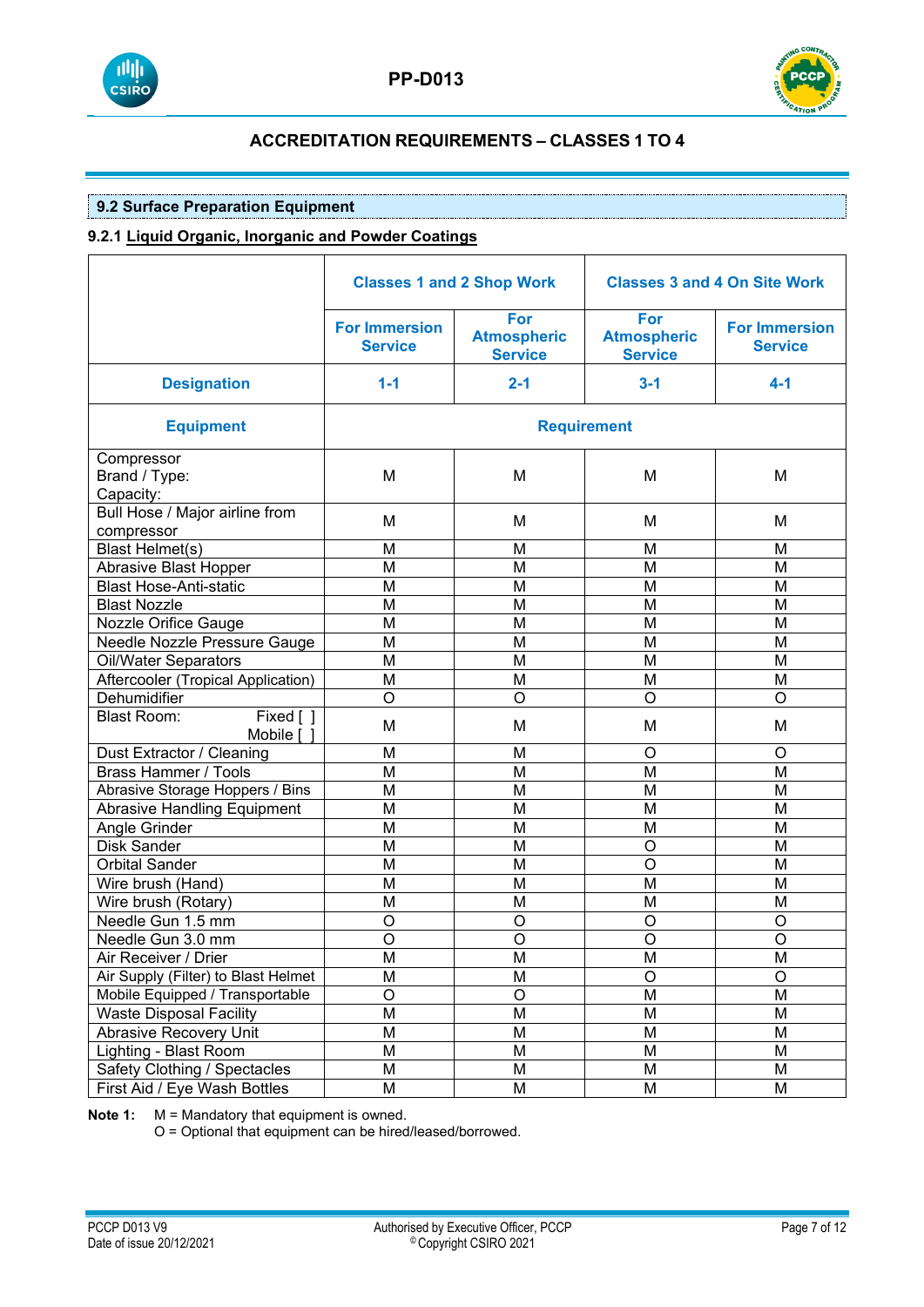



## **9.2 Surface Preparation Equipment (cont.,)**

## **9.2.2 Thermal Metal Spray Coatings**

|                                              |                                           | <b>Classes 1 and 2 Shop Work</b>            | <b>Classes 3 and 4 On Site Work</b>         |                                           |
|----------------------------------------------|-------------------------------------------|---------------------------------------------|---------------------------------------------|-------------------------------------------|
|                                              | For<br><b>Immersion</b><br><b>Service</b> | For<br><b>Atmospheric</b><br><b>Service</b> | For<br><b>Atmospheric</b><br><b>Service</b> | For<br><b>Immersion</b><br><b>Service</b> |
| <b>Designation</b>                           | $1-2$                                     | $2 - 2$                                     | $3 - 2$                                     | $4 - 2$                                   |
| <b>Equipment</b>                             |                                           |                                             | <b>Requirement</b>                          |                                           |
| Compressor<br>Brand / Type:<br>Capacity:     | M                                         | M                                           | M                                           | M                                         |
| Bull Hose / Major airline from<br>compressor | M                                         | M                                           | M                                           | M                                         |
| Blast Helmet(s)                              | M                                         | M                                           | M                                           | M                                         |
| Abrasive Blast Hopper                        | M                                         | M                                           | M                                           | M                                         |
| <b>Blast Hose-Anti-static</b>                | M                                         | M                                           | M                                           | M                                         |
| <b>Blast Nozzle</b>                          | M                                         | M                                           | M                                           | M                                         |
| Nozzle Orifice Gauge                         | M                                         | M                                           | M                                           | M                                         |
| Needle Nozzle Pressure Gauge                 | M                                         | M                                           | M                                           | M                                         |
| <b>Oil/Water Separators</b>                  | M                                         | M                                           | M                                           | M                                         |
| Aftercooler                                  | M                                         | M                                           | M                                           | M                                         |
| Dust Extractor / Cleaning                    | $\overline{\rm o}$                        | M                                           | $\circ$                                     | O                                         |
| <b>Brass Hammer / Tools</b>                  | $\overline{\mathsf{o}}$                   | $\circ$                                     | $\overline{O}$                              | $\overline{0}$                            |
| Abrasive Storage Hoppers / Bins              | $\overline{\mathsf{M}}$                   | M                                           | M                                           | M                                         |
| <b>Abrasive Handling Equipment</b>           | $\overline{\rm o}$                        | $\circ$                                     | $\circ$                                     | $\circ$                                   |
| Angle Grinder                                | $\overline{\mathsf{M}}$                   | M                                           | M                                           | M                                         |
| Disk Sander                                  | $\overline{\rm o}$                        | O                                           | $\circ$                                     | O                                         |
| <b>Orbital Sander</b>                        | $\overline{\mathsf{o}}$                   | $\overline{0}$                              | $\overline{O}$                              | $\overline{0}$                            |
| Wire brush hand                              | M                                         | M                                           | M                                           | M                                         |
| Wire brush rotary                            | M                                         | M                                           | M                                           | M                                         |
| Needle Gun 1.5 mm                            | $\overline{\rm o}$                        | O                                           | $\overline{O}$                              | O                                         |
| Needle Gun 3.0 mm                            | $\overline{\mathsf{o}}$                   | $\overline{0}$                              | $\overline{O}$                              | $\overline{0}$                            |
| Air Receiver / Drier                         | $\overline{M}$                            | M                                           | M                                           | M                                         |
| Air Supply (Filter) to Blast Helmet          | M                                         | M                                           | M                                           | M                                         |
| Mobile Equipped / Transportable              | $\overline{\rm o}$                        | O                                           | M                                           | M                                         |
| <b>Waste Disposal Facility</b>               | $\overline{M}$                            | $\overline{\mathsf{M}}$                     | M                                           | $\overline{\mathsf{M}}$                   |
| Abrasive Recovery Unit                       | M                                         | M                                           | M                                           | M                                         |
| Lighting - Blast Room                        | M                                         | M                                           | M                                           | M                                         |
| Safety Clothing / Spectacles                 | M                                         | M                                           | M                                           | M                                         |
| First Aid / Eye Wash Bottles                 | M                                         | M                                           | М                                           | M                                         |
| <b>Bristle Blaster tool</b>                  | $\overline{O}$                            | $\circ$                                     | $\circ$                                     | $\circ$                                   |
| HP water blast / cleaning - 3000 psi<br>min  | M                                         | M                                           | M                                           | M                                         |
| Biodegradable degreaser and<br>dispenser     | M                                         | M                                           | M                                           | M                                         |

**Note 1:** M = Mandatory that equipment is owned.

O = Optional that equipment can be hired/leased/borrowed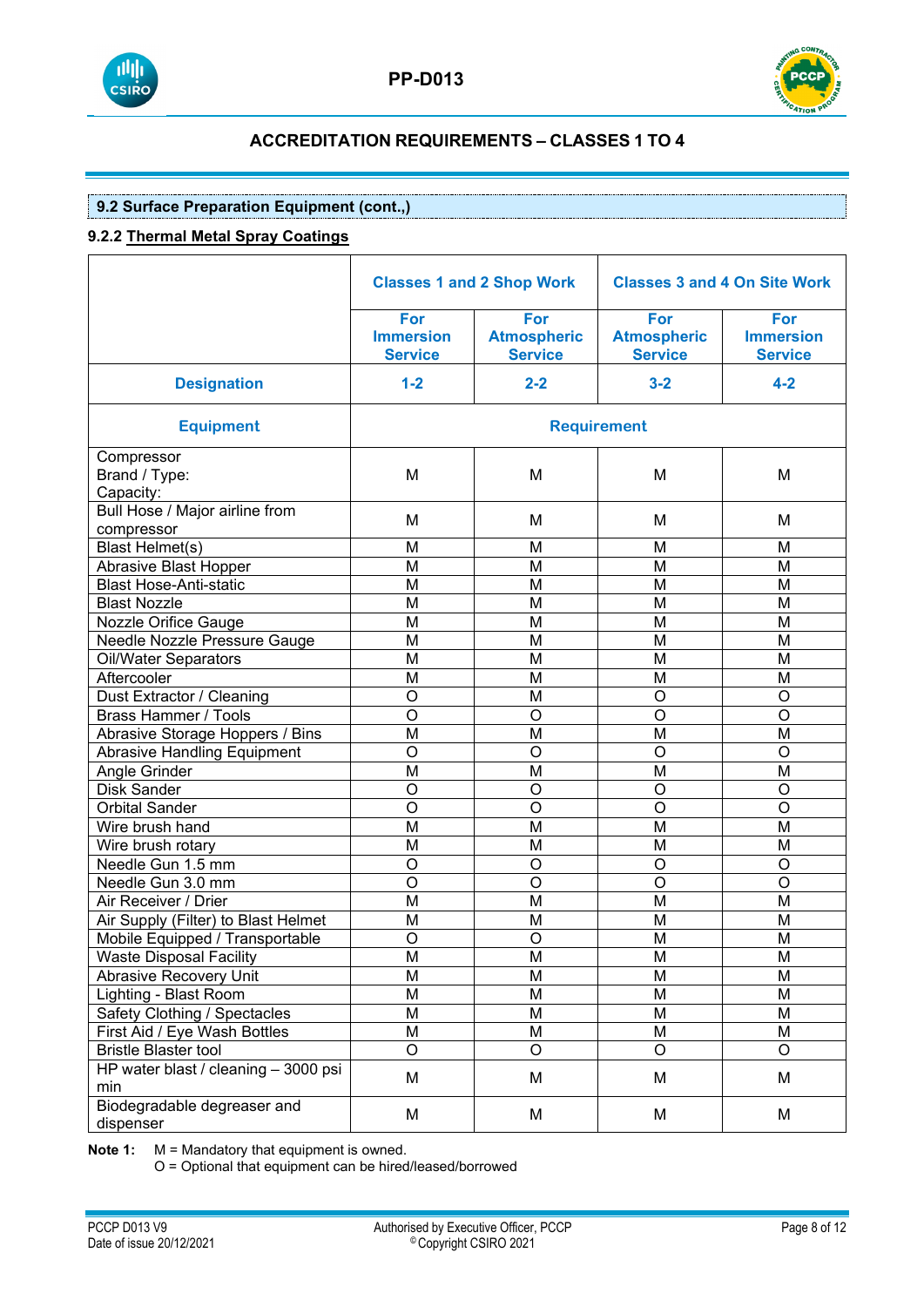



## **9.2 Surface Preparation Equipment (cont.,)**

### **9.2.3 Intumescent Coatings**

|                                               | <b>Classes 1 and 2 Shop Work</b>   |                                             | <b>Class 3 and 4 On Site Work</b>           |                                    |
|-----------------------------------------------|------------------------------------|---------------------------------------------|---------------------------------------------|------------------------------------|
|                                               | <b>Not Intended</b><br>for         | For<br><b>Atmospheric</b><br><b>Service</b> | For<br><b>Atmospheric</b><br><b>Service</b> | <b>Not Intended</b><br>for         |
| <b>Designation</b>                            | <b>Immersion</b><br><b>Service</b> | $2 - 3$                                     | $3 - 3$                                     | <b>Immersion</b><br><b>Service</b> |
| <b>Equipment</b>                              | <b>Requirement</b>                 |                                             |                                             |                                    |
| Compressor<br>Brand / Type:<br>Capacity:      |                                    | M                                           | M                                           |                                    |
| Bull Hose / Major airline from<br>compressor  |                                    | м                                           | M                                           |                                    |
| <b>Blast Helmet(s)</b>                        |                                    | M                                           | M                                           |                                    |
| Abrasive Blast Hopper                         |                                    | M                                           | M                                           |                                    |
| <b>Blast Hose-Anti-static</b>                 |                                    | M                                           | M                                           |                                    |
| <b>Blast Nozzle</b>                           |                                    | M                                           | M                                           |                                    |
| Nozzle Orifice Gauge                          |                                    | M                                           | M                                           |                                    |
| Needle Nozzle Pressure Gauge                  |                                    | M                                           | M                                           |                                    |
| Oil/Water Separators                          |                                    | M                                           | M                                           |                                    |
| Aftercooler (Tropical Application)            |                                    | M                                           | M                                           |                                    |
| Dehumidifier                                  |                                    | $\Omega$                                    | O                                           |                                    |
| <b>Blast Room:</b><br>Fixed [ ]<br>Mobile [ ] |                                    | M                                           | M                                           |                                    |
| Dust Extractor / Cleaning                     |                                    | $\circ$                                     | $\circ$                                     |                                    |
| <b>Brass Hammer / Tools</b>                   |                                    | M                                           | M                                           |                                    |
| Abrasive Storage Hoppers / Bins               |                                    | M                                           | M                                           |                                    |
| <b>Abrasive Handling Equipment</b>            |                                    | M                                           | M                                           |                                    |
| Angle Grinder                                 |                                    | M                                           | M                                           |                                    |
| Disk Sander                                   |                                    | $\circ$                                     | $\circ$                                     |                                    |
| <b>Orbital Sander</b>                         |                                    | $\circ$                                     | $\overline{O}$                              |                                    |
| Wire brush hand                               |                                    | M                                           | M                                           |                                    |
| Wire brush rotary                             |                                    | M                                           | M                                           |                                    |
| Needle Gun 1.5 mm                             |                                    | O                                           | O                                           |                                    |
| Needle Gun 3.0 mm                             |                                    | $\overline{O}$                              | $\mathsf O$                                 |                                    |
| Air Receiver / Drier                          |                                    | M                                           | M                                           |                                    |
| Air Supply (Filter) to Blast Helmet           |                                    | O                                           | $\overline{O}$                              |                                    |
| Mobile Equipped / Transportable               |                                    | M                                           | M                                           |                                    |
| <b>Waste Disposal Facility</b>                |                                    | M                                           | M                                           |                                    |
| Abrasive Recovery Unit                        |                                    | M                                           | M                                           |                                    |
| Lighting - Blast Room                         |                                    | M                                           | M                                           |                                    |
| Safety Clothing / Spectacles                  |                                    | M                                           | M                                           |                                    |
| First Aid / Eye Wash Bottles                  |                                    | M                                           | M                                           |                                    |

**Note 1:** M = Mandatory that equipment is owned.

O = Optional that equipment can be hired / leased / borrowed.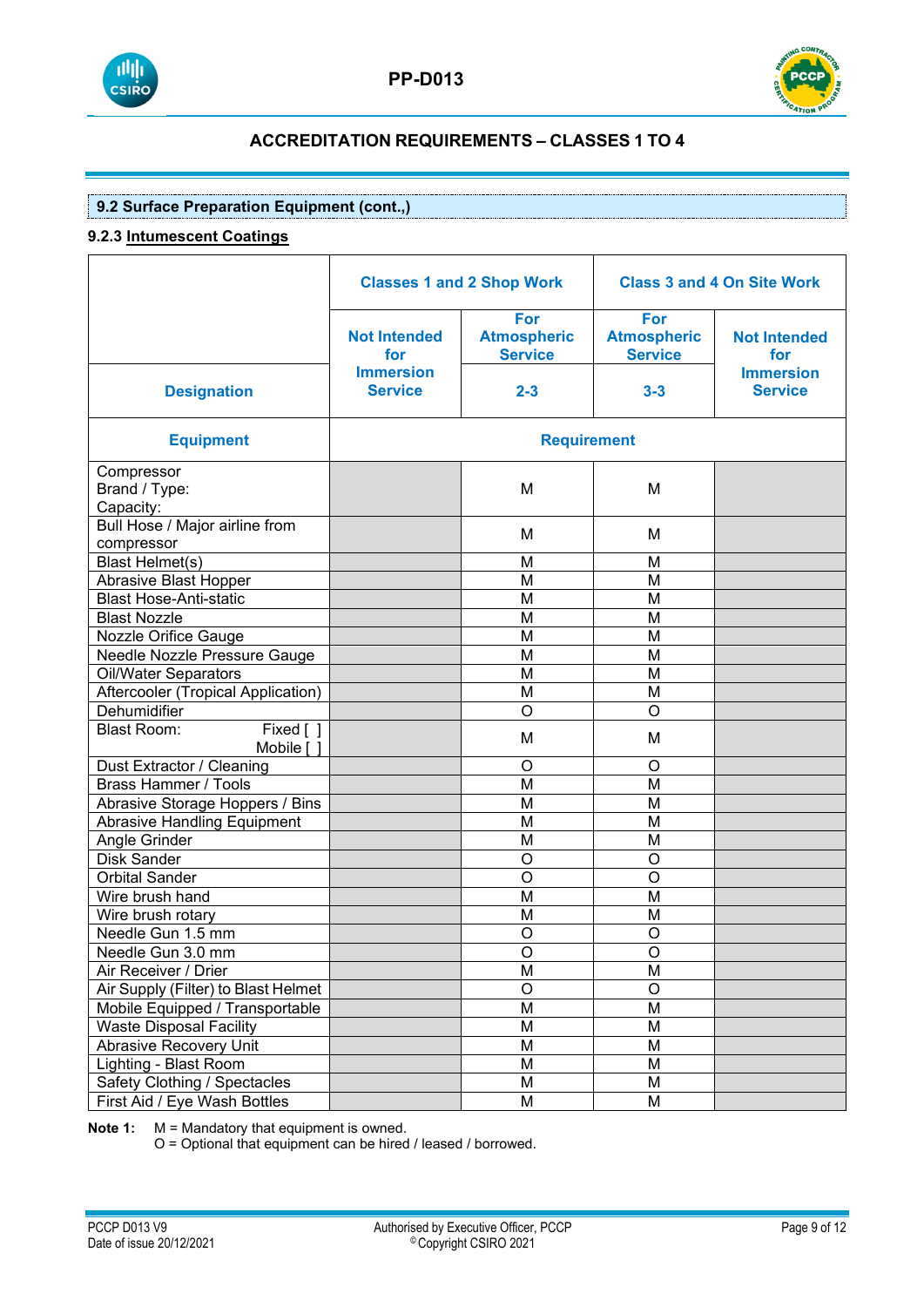



## **9.3 Application Equipment**

## **9.3.1 Liquid Organic and Inorganic Coatings**

|                                                   | <b>Class 1 and 2 Shop Work</b>         |                                             | <b>Classes 3 and 4 On Site Work</b>         |                                        |
|---------------------------------------------------|----------------------------------------|---------------------------------------------|---------------------------------------------|----------------------------------------|
|                                                   | <b>For Immersion</b><br><b>Service</b> | For<br><b>Atmospheric</b><br><b>Service</b> | For<br><b>Atmospheric</b><br><b>Service</b> | <b>For Immersion</b><br><b>Service</b> |
| <b>Designation</b>                                | $1 - 1$                                | $2 - 1$                                     | $3 - 1$                                     | $4 - 1$                                |
| <b>Equipment</b>                                  |                                        |                                             | <b>Requirement</b>                          |                                        |
| <b>Conventional Spray Gun</b>                     | M                                      | M                                           | M                                           | M                                      |
| Airless Spray Gun                                 | M                                      | M                                           | M                                           | M                                      |
| Powder Spray Gun: powder coat                     |                                        | M                                           |                                             |                                        |
| Agitated [ ]<br>Pressure Pot:<br>Non Agitated [ ] | M                                      | M                                           | M                                           | M                                      |
| Airless Pump:<br>$\leq$ 30:1 Ratio                | O                                      | O                                           | O                                           | O                                      |
| $>30:1$ Ratio                                     | O                                      | M                                           | O                                           | O                                      |
| Plural Head Airless Spray Gun                     | M                                      | $\circ$                                     | M                                           | M                                      |
| <b>Conventional Material Hose</b>                 | M                                      | M                                           | M                                           | M                                      |
| <b>High Pressure Material Hose</b>                | M                                      | M                                           | M                                           | M                                      |
| Air Hose                                          | M                                      | M                                           | M                                           | M                                      |
| Pressure Gauge:<br>Pot                            | M                                      | M                                           | M                                           | M                                      |
| <b>Atomising Air</b>                              | M                                      | M                                           | M                                           | M                                      |
| Airless Pump                                      | M                                      | M                                           | M                                           | M                                      |
| Oil / Water Sep.:<br>Gun                          | M                                      | M                                           | M                                           | M                                      |
| Compressor                                        | M                                      | M                                           | M                                           | M                                      |
| Dehumidifier                                      | O                                      | $\circ$                                     | O                                           | O                                      |
| <b>Paint Rollers</b>                              | M                                      | M                                           | M                                           | M                                      |
| <b>Brushes</b>                                    | M                                      | M                                           | M                                           | M                                      |
| <b>Covered Paint Store</b>                        | M                                      | M                                           | M                                           | M                                      |
| <b>Gantry Crane</b>                               | O                                      | $\circ$                                     | O                                           | O                                      |
| <b>Mobile Crane</b>                               | O                                      | $\circ$                                     | O                                           | O                                      |
| <b>Trestles</b>                                   | M                                      | M                                           | M                                           | M                                      |
| Nylon Slings                                      | O                                      | M                                           | O                                           | O                                      |
| <b>Wire Slings</b>                                | M                                      | $\circ$                                     | M                                           | M                                      |
| <b>Chain Slings</b>                               | M                                      | M                                           | M                                           | M                                      |
| Vacuum Cleaner                                    | M                                      | M                                           | M                                           | M                                      |
| Vacuum Surface Prep. Tools                        | M                                      | M                                           | M                                           | M                                      |
| Respirators                                       | M                                      | M                                           | M                                           | M                                      |
| <b>Flame Proof Lighting</b>                       | M                                      | M                                           | M                                           | M                                      |
| <b>Exhaust Conduits / Flexible</b>                | M                                      | O                                           | M                                           | M                                      |
| Air Blowers: Hot / Cold                           | M                                      | $\circ$                                     | M                                           | M                                      |
| <b>High Pressure Water Washers</b>                | M                                      | M                                           | M                                           | M                                      |
| Scaffold                                          | M                                      | M                                           | M                                           | M                                      |
| Ladder                                            | M                                      | $\circ$                                     | M                                           | M                                      |
| <b>Undercover Paint Bay</b>                       | M                                      | M                                           | $\circ$                                     | O                                      |
| <b>Yard Storage Capacity</b>                      | M                                      | M                                           | $\circ$                                     | $\mathsf O$                            |
| Degreasing Bay                                    | O                                      | O                                           | $\circ$                                     | $\mathsf O$                            |

**Note 1:** M = Mandatory that equipment is owned. O = Optional that equipment can be hired / leased / borrowed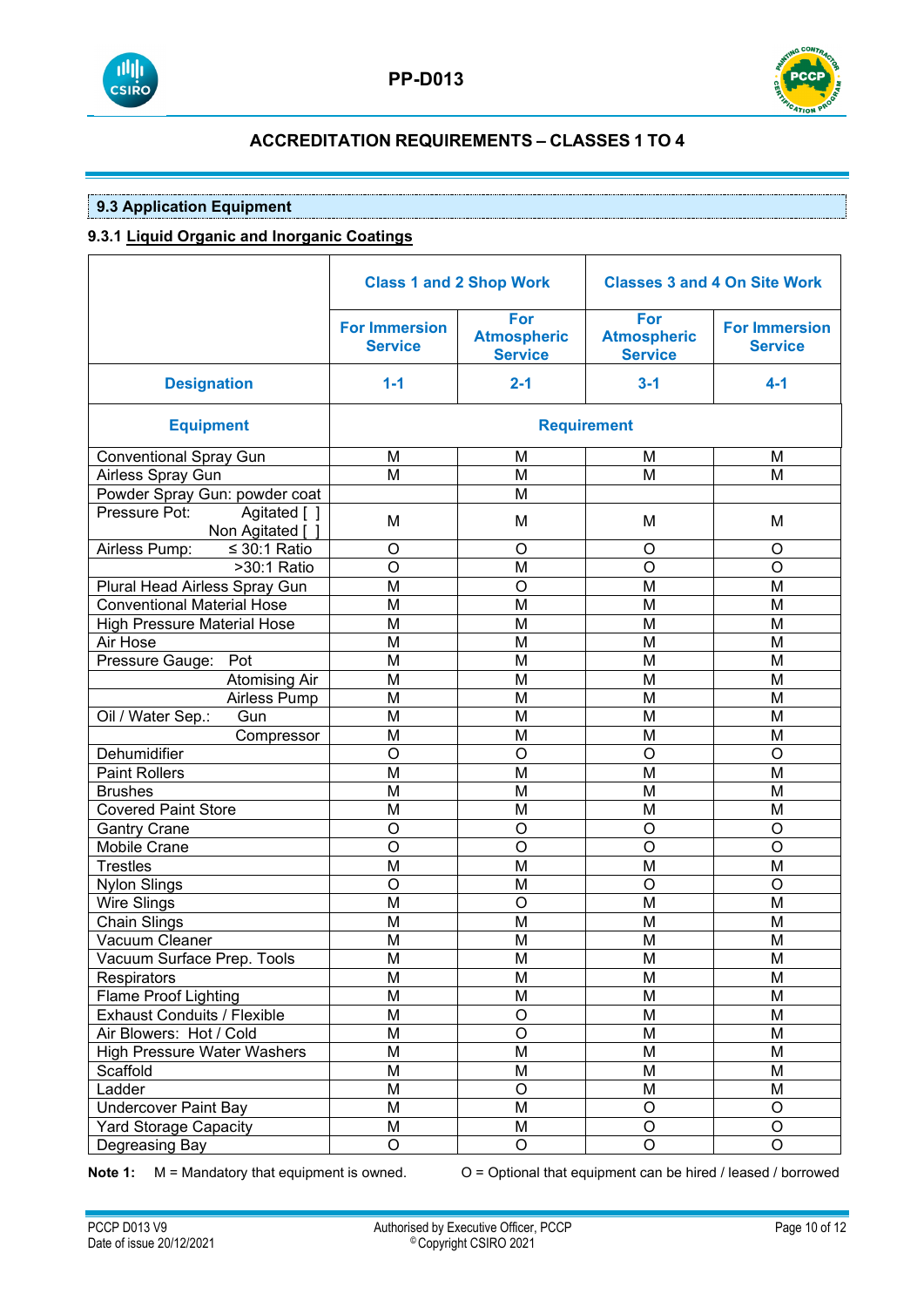



## **9.3 Application Equipment (cont.,)**

### **9.3.2 Thermal Metal Spray Coatings**

|                                                                                | <b>Classes 1 and 2 Shop Work</b>                 |                                             | <b>Classes 3 and 4 On Site Work</b>         |                                           |  |  |
|--------------------------------------------------------------------------------|--------------------------------------------------|---------------------------------------------|---------------------------------------------|-------------------------------------------|--|--|
|                                                                                | <b>For</b><br><b>Immersion</b><br><b>Service</b> | For<br><b>Atmospheric</b><br><b>Service</b> | For<br><b>Atmospheric</b><br><b>Service</b> | For<br><b>Immersion</b><br><b>Service</b> |  |  |
| <b>Designation</b>                                                             | $1-2$                                            | $2 - 2$                                     | $3 - 2$                                     | $4 - 2$                                   |  |  |
| <b>Equipment</b>                                                               |                                                  | <b>Requirement</b>                          |                                             |                                           |  |  |
| <b>High Pressure Material Hose</b>                                             | O                                                | O                                           | O                                           | $\circ$                                   |  |  |
| Air supply hose                                                                | М                                                | M                                           | M                                           | M                                         |  |  |
| TMS wire storage area                                                          | M                                                | M                                           | M                                           | M                                         |  |  |
| <b>Gantry Crane</b>                                                            | $\overline{O}$                                   | $\overline{O}$                              | $\overline{O}$                              | $\overline{O}$                            |  |  |
| Mobile Crane                                                                   | $\overline{O}$                                   | $\circ$                                     | O                                           | $\circ$                                   |  |  |
| <b>Trestles</b>                                                                | M                                                | M                                           | M                                           | M                                         |  |  |
| <b>Nylon Slings</b>                                                            | $\overline{O}$                                   | M                                           | $\circ$                                     | $\overline{O}$                            |  |  |
| <b>Wire Slings</b>                                                             | M                                                | $\overline{O}$                              | M                                           | M                                         |  |  |
| Chain Slings                                                                   | M                                                | M                                           | M                                           | M                                         |  |  |
| Vacuum Cleaner                                                                 | M                                                | M                                           | M                                           | M                                         |  |  |
| Respirators - metallic particle                                                | $\overline{\mathsf{M}}$                          | $\overline{\mathsf{M}}$                     | M                                           | M                                         |  |  |
| Operator Spray helmet with tinted<br>visor                                     | M                                                | М                                           | М                                           | М                                         |  |  |
| Tinted safety glasses                                                          | M                                                | M                                           | M                                           | M                                         |  |  |
| Fire extinguisher                                                              | $\overline{\mathsf{M}}$                          | $\overline{M}$                              | $\overline{M}$                              | $\overline{M}$                            |  |  |
| <b>Flame Proof Lighting</b>                                                    | $\overline{0}$                                   | $\overline{O}$                              | $\circ$                                     | $\overline{O}$                            |  |  |
| <b>Exhaust Conduits / Flexible</b>                                             | M                                                | $\overline{O}$                              | M                                           | M                                         |  |  |
| Air Blowers Cold                                                               | M                                                | $\circ$                                     | М                                           | M                                         |  |  |
| Scaffold                                                                       | $\overline{\mathsf{M}}$                          | $\overline{\mathsf{M}}$                     | $\overline{M}$                              | $\overline{\mathsf{M}}$                   |  |  |
| Ladder                                                                         | M                                                | $\overline{O}$                              | M                                           | $\overline{M}$                            |  |  |
| <b>Yard Storage Capacity</b>                                                   | M                                                | $\overline{\mathsf{M}}$                     |                                             |                                           |  |  |
| Degreasing Bay                                                                 | O                                                | O                                           | O                                           | $\circ$                                   |  |  |
| Thermal metal spray application unit-<br>Arc spray system                      | M                                                | M                                           | M                                           | M                                         |  |  |
| application<br>unit<br><b>TMS</b><br>including<br>gas(es) - Flame spray system | AR                                               | <b>AR</b>                                   | AR                                          | <b>AR</b>                                 |  |  |
| Wire cutters / pliers                                                          | M                                                | M                                           | M                                           | M                                         |  |  |
| Wire lubrication                                                               | M                                                | M                                           | M                                           | M                                         |  |  |
| Electrical leads - 3 phase IP65                                                | M                                                | $\circ$                                     | M                                           | M                                         |  |  |
| Generator diesel DC / 3 phase                                                  | M                                                | $\circ$                                     | M                                           | M                                         |  |  |
| Air compressor diesel - min 100 cfm<br>(for Metal spray air supply)            | M                                                | М                                           | М                                           | M                                         |  |  |

**Note 1:** M = Mandatory that equipment is owned.

O = Optional that equipment can be hired / leased / borrowed.  $AR = As required.$